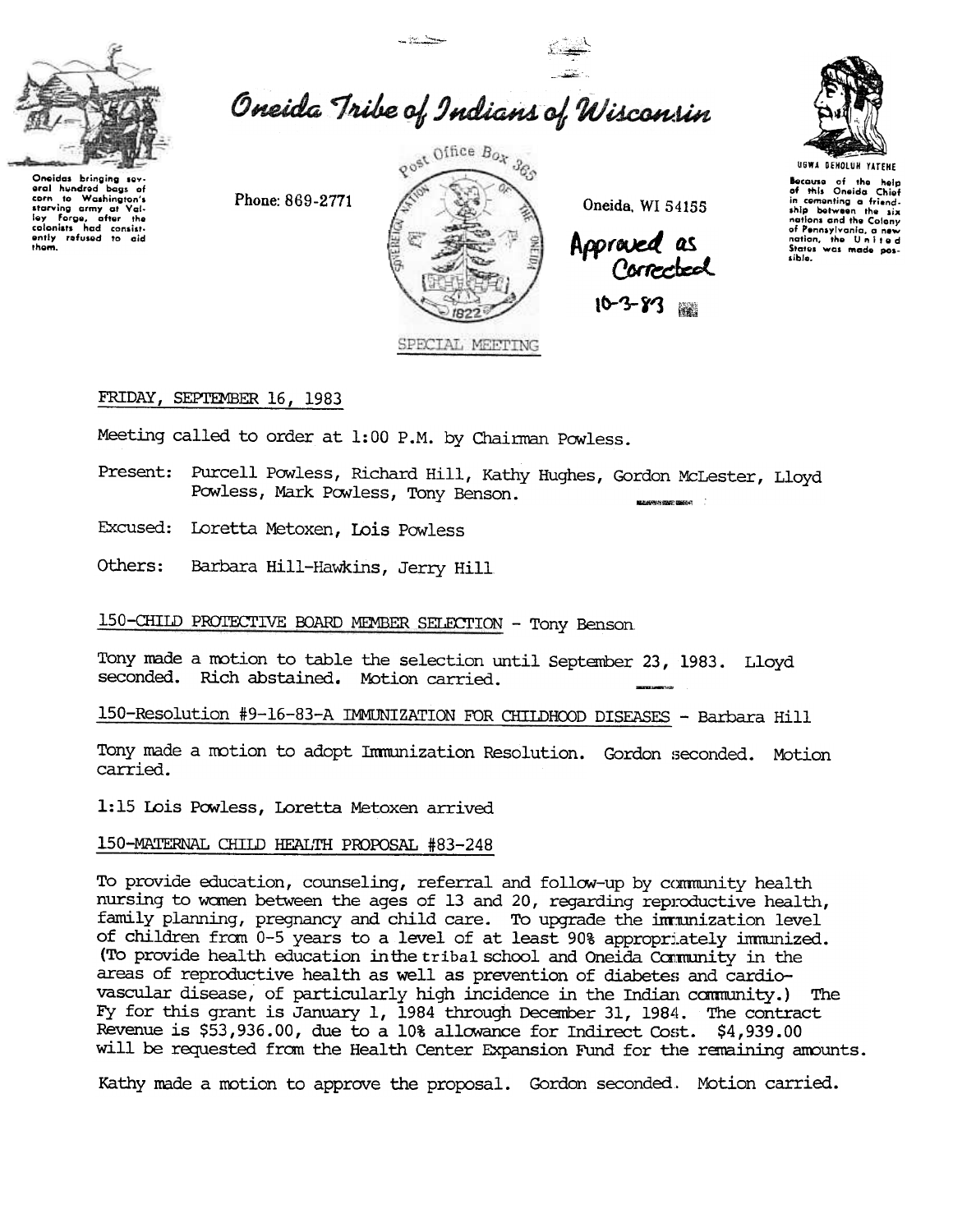Oneida Tribe of Indians of Wisconsin Special Meeting - September 16, 1983 Page 2

## 170-EQUIPMENT ACQUISITION/EMERGENCY FOOD & SHELTER (I.M.) - Marlin Mousseau

A request was made by the Emergency Food & Shelter program to purchase a freezer. Questions were raised concerning the freezers which we already have on hand, rather than purchase a new one.

Mark made a motion to have the Administrator and the Liaison person research the possibility of using existing freezers or purchasing a new one, and to bring back a recommendation on September 19, 1983. Lloyd seconded. Motion carried.

#### 040-BINGO RESOLUTION #9-16-83-B

Mark made a motion to adopt Resolution  $\ddot{\theta}$ 9-16-83-B with the correction of the amount of meetings to state they have had three (3) meetings instead of four (4). Loretta seconded. Motion carried. (See attached Resolution #9-16-83-B) The Resolution will be sent with the Chairman to the National Tribal Chairman's Association Conference in California if he has time available. Rick seconded. Kathy opposed. Motion carried.

#### 220-HUNTING & FISHING ORDINANCE/LAW OFFICE - Jerry Hill

This was put on the Agenda to remind the Business Committee to review the Hunting  $\&$  Fishing Ordinance for the meeting on September 19, 1983

#### 360-JOB DESCRIPTION FOR REPRODUCTION CENTER - Bob Christjohn

After discussing the new job description that was presented, it was felt that the Newspaper Coordinator should be in attendance during this meeting.

Lois made a motion to request that Grace Koehler be present at the meeting scheduled for Wednesday, September 21, and continue the discussion on possible changes at the newspaper. Lloyd seconded. Gordon opposed. Notion carried.

#### 050-TOILET & SHOWER FACILITY AT SITE II (BLDG. & GRNDS) - Lois Powless

The building is located behind the ball diamond at Site II. It is in deplorable condition. The north wall is ripped out. There is also 220 wiring running into this building that at present is turned off at the White Building, but could also be accidently turned on and would result in having open live wires at this building. This is a hazard to children in the area who sometimes use this as a play area.

Mark made a motion to have the damaged wall repaired and to lock up the building until Spring. Lloyd seconded. Motion carried.